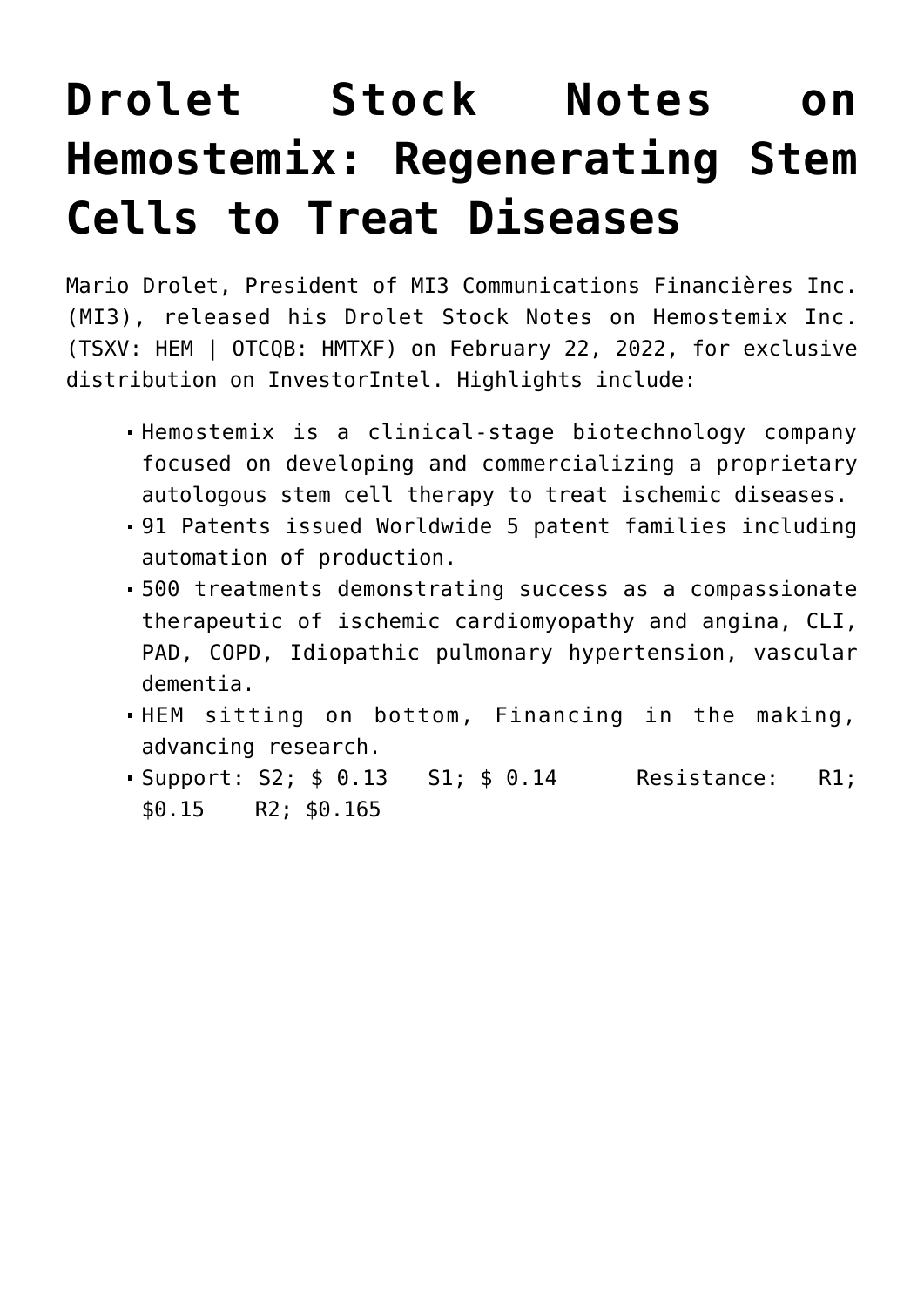

**About Hemostemix Inc.**

Hemostemix is a publicly traded autologous stem cell therapy company, founded in 2003. A winner of the World Economic Forum Technology Pioneer Award, the Company developed and is commercializing its lead product ACP-01 for the treatment of CLI, PAD, Angina, Ischemic Cardiomyopathy, Dilated Cardiomyopathy and other conditions of ischemia. ACP-01 has been used to treat over 300 patients, and it is the subject of a randomized, placebo-controlled, double-blind trial of its safety and efficacy in patients with advanced critical limb ischemia who have exhausted all other options to save their limb from amputation.

## **PLEASE DO YOUR DUE DILIGENCE**

*Disclaimer: This MI3 Technical Note produced by MI³ Communications Financières is neither an offer to sell, nor the solicitation of an offer to buy any of the securities discussed therein. The information contained is prepared by MI3, emanating from sources deemed to be reliable. MI3 Communications Financières makes no representations or warranties with respect to the accuracy, correctness or*